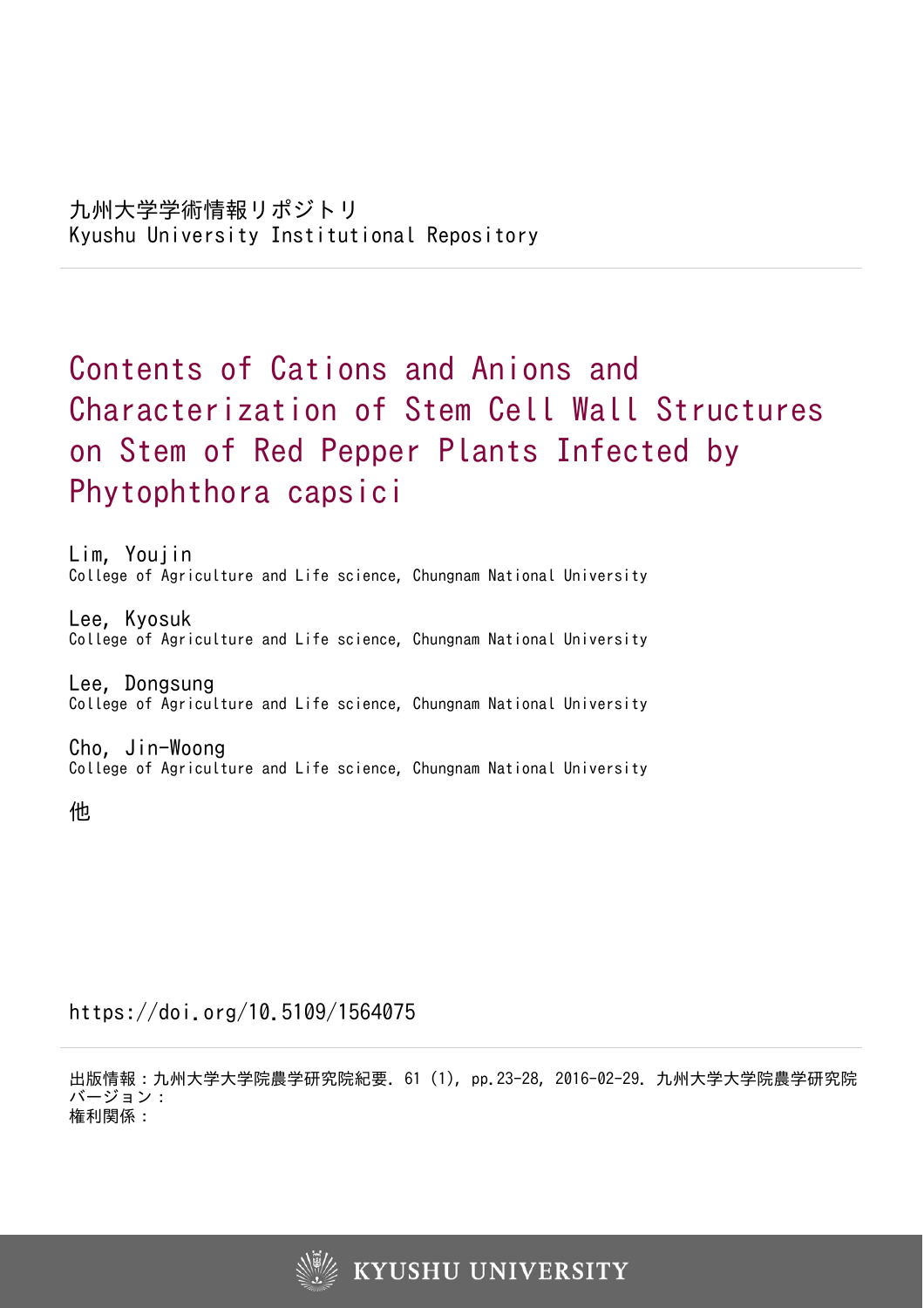# **Contents of Cations and Anions and Characterization of Stem Cell Wall Structures on Stem of Red Pepper Plants Infected by**  *Phytophthora capsici*

# Youjin LIM<sup>1</sup>, Kyosuk LEE<sup>1</sup>, Dongsung LEE<sup>1</sup>, Jin–Woong CHO<sup>1</sup>, **Takeo YAMAKAWA\* and Dougyoung CHUNG1 \***

Laboratory of Plant Nutrition, Division of Molecular Biosciences, Department of Biosciences & Biotechnology, Faculty of Agriculture, Kyushu University,6-10-1 Hakozaki, Fukuoka 812-8581, Japan (*Received November 9, 2015 and accepted November 19, 2015*)

Pepper blight in red pepper plants is a lethal disease by the oomycete *Phytophthora capsici* that secrets cell wall degrading enzymes and polygalacturonase (PGs) that are hydrolase catalyzing the hydrolysis of pectin. In this experiment we conducted to observe contents of cations and anions and changes of cell wall structures of the stems of the infected red pepper plants by *P. capsici*. To do this, we inoculated zoospores of *P. capsici* using syringe with 21G needle on peeled stem of the red pepper plants. Stem cell wall structures of normal and infected pepper plants were identified by using optical microscope. Also protein contents and PGs activities by *P. capsici* and cations and anions of the stems of the normal and infected red pepper plants were measured. The results showed that any hyphae of *P. capsici* and destructed cell wall structures were not found in the normal plants while some hyphae of *P. capsici* and destroyed cell walls were found in the pepper plants showing symptoms of pepper blight. However, the hyphae of *P. capsici* were found but broken cell walls were not found in the red pepper plants that did not show any symptoms of pepper blight. The cations from normal and infected plants were in the same order of  $K > Ca > Mg$ ≈ Na > Al > Fe. K, Ca, and Mg were much higher than those of normal red pepper plants. However, Ca was approximately twice as much as of that of normal ones. Anions from normal and infected plants were in the same order of  $Cl > NO_3 > PO_4^2 > SO_4^2$ . But  $NO_3^- - N$  and  $SO_4^2 - S$  from the infected plants were almost 7.3 and 1.75 times of those from normal ones. Therefore, we assumed that K, Ca,  $NO<sub>3</sub><sup>-</sup>$  and  $SO<sub>4</sub><sup>2-</sup>$  could cause pepper blight on the red pepper plants.

**Key words**: Anions and cations, *Phytophthora capsici*, Red pepper, Stem cell wall structure

#### INTRODUCTION

The pathogen, *Phytophthora capsici* that kills seedlings and causes root rot, stem canker, leaf blight, and fruit rot in older plants, has a broad host range attacking tomato, eggplant, cucumber, watermelon, pumpkin, macadamia, and peppers (Kreutzer *et al*.,1940; Kunimoto, *et al*., 1976; Leonian, 1922; Polach and Webster, 1972; Ristaino, 1990). Stem infection near to the soil surface is known to be common and affected plants show sudden wilting and death (Sherf, 1986).

Many fungi and bacteria secrete remarkable arrays of plant cell wall–degrading enzymes during interactions with plants, among which are polygalacturonase (PGs), pectin methylesterases, pectate lyases, and cellulases (Collmer and Keen, 1986). However, the fungi in soil and on infected seeds are difficult to control because of its wide host range and its ability to survive in the soil although there are many measures to control phytophthora blight such as avoiding fields with a history of the disease, planting in well–drained soils, and the application of fungicides (Zitter, 2006).

*P. capsici* is pepper blight pathogen that belongs to oomycete known as water mold swimming through water in the soil. Zoospores of *P. capsici* encyst the root sur-

\* Joint Corresponding author (E–mail: dychung@cnu.ac.kr)

face by recognition of the exudates released by the roots of potential host plants (Hinch and Clarke, 1980; Estrada– Garcia *et al*., 1990; Jones *et al*., 1975, 1991), adherence to the root surface by exocytosis of a proteinaceous material (Gubler *et al*., 1989; Hardham, 1992), and germination by hyphal outgrowth from a predetermined site located next to the host (Mitchell and Deacon, 1986; Hardham, 1992), and direct penetration of the hypha into the host or after producing an appressorium (Bircher and Hohl, 1997). These sequences are extremely rapid, leading to infection within 30–40 min of the zoospore arriving at a host surface (Deacon and Donaldson, 1986).

*P. capsici* secretes enzymes that can degrade the polysaccharides of plant cell walls (Albersheim and Anderson, 1971). The polysaccharide–rich cell wall, one of the barriers against pathogenic fungi invasion, can be degraded by a number of hydrolytic enzymes capable of degrading cell wall polymers (Salama *et al*., 2008). PG degrades polygalacturonan present in the cell walls of plants by hydrolysis of the glycosidic bonds that link galacturonic acid residues found in the cell walls and middle lamella of plants (De Lorenzo and Ferrari. 2002).

However, plants exposed to a wide array of phytopathogenic fungi counteract fungal invasion through a series of preexisting and/or induced defense mechanisms. The PG–inhibiting proteins (PGIPs) present in the cell wall of many plants have the capability of limiting fungal colonization by slowing the hydrolytic activity of PGs and favor the accumulation of oligogalacturonides, which

<sup>1</sup> College of Agriculture and Life science, Chungnam National University, Daejeon, 305–764, Korea

<sup>\*</sup> Joint Corresponding author (E–mail: yamakawa@kyushu–u. ac.jp)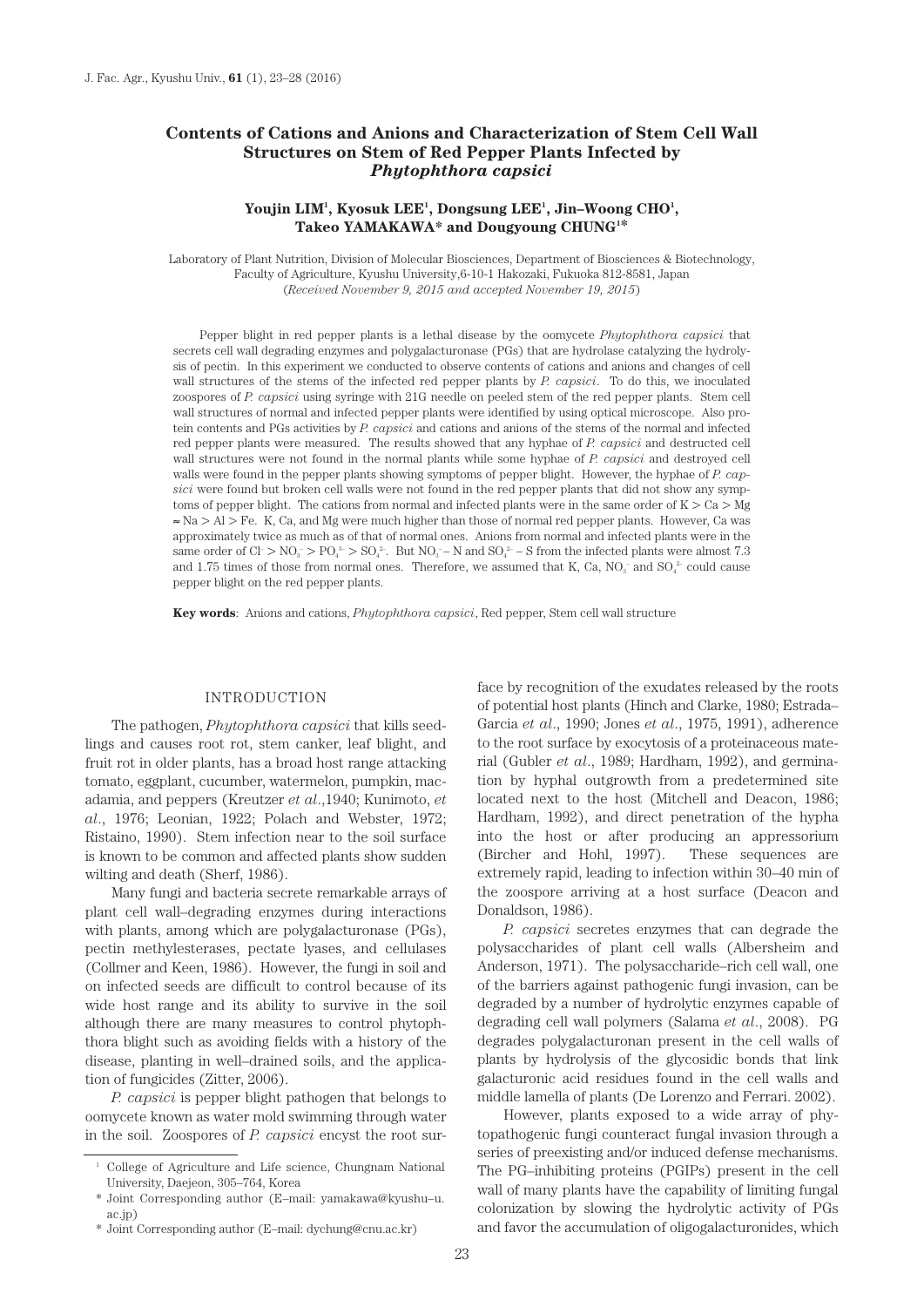are elicitors of a variety of defense responses (De Lorenzo and Ferrari, 2002). However, polymerization mechanism between PGIP and PG is precisely not only unsolved but also the mechanism of initial infection for cell walls by *P. capsici* producing PG is not clearly identified.

In this article, we tried to verify influencing factors of pepper blight disease by *P. capsici* by investigating the ionic species and their contents and morphological changes of stem cells in the red pepper plants which were infected by *P. capsici* and not infected. The results of this research may help to develop alternative control methods for the reduction of the incidence of *Phytophthora* blight of pepper.

## MATERIALS AND METHODS

# **Plant materials and fungal cultures**

Red pepper plants (*Capsicum annum* L.), grown in a plastic tray packed with growth media mixed with soil in a growth chamber at  $30 \pm 2^{\circ}$ C and  $50-70\%$  relative humidity, with 12 h day–1 white fluorescent light (192 *μ*mol  $s^{-1}$  m<sup>-2</sup>) for six weeks after germination, were inoculated with *P. capsici* causing pepper blight obtained from Korean Collection for Type Culture (KCTC) located in Daejeon Korea and was cultured for 5 days at 27˚C in a potato dextrose agar(PDA) medium (Eddleman, 1999). However, 50 mL of deionized water were applied on the surface of each pot of a growth media tray every other days using a spray bottle while 10 mL of nutrient solution (10 g  $L^{-1}$ ) made of composite fertilizer (N–P–K = 21–17–17) were applied on the surface of each pot every seven days during the investigation period. Forty discs of *P. capsici* were shaken and cultured for 12 days at 20˚C (Carver *et al*., 1994) to verify the presence of PG in the PDA medium. After spores of pathogen were inoculated on the peeled area of stem near to soil surface for the 100 healthy red peppers using syringe with 21 G needle, red pepper plants showing pepper blight disease were also selected to investigate the ion contents and the cell structure of the red pepper plant with the pepper blight disease along with control plants.

## **Incidence rates of pepper blight disease**

Incidence rates of pepper blight disease among the 100 red pepper plants inoculated with *P. capsici* were measured by counting number of the samples by observing the symptoms as the form of water–soaking lesions on the stems of the red pepper plants until no symptoms of the pepper blight disease from the red pepper plants were observed during 30 days.

## **Assay of PG activity**

The assay of PG activity was conducted with the red pepper plants inoculated with *P. capsici* during 30days. To do this, the 5–cm long stem sections of the red pepper plants with and without the symptoms of the pepper blight disease depending on the sampling date were cut and homogenized with a Brinkmann Polytron PT 3000 in 3 vol of 1.3 M NaCl/0.05 M sodium phosphate, pH 6.0/40 mM 2–mercaptoethanol. The supernatant was recovered

after centrifugation  $(11,000 \times g, 30 \text{ min})$ . The reaction mixture consisted of 100 *μ*L of 0.4% polygalacturonic acid in 100 mM sodium acetate (pH 5.5) and 100 *μ*L of enzyme solution. The reaction mixture was incubated for 1 h at 55°C, and then the reaction was terminated by addition of 1 mL of cold 100 mM borate buffer (pH 9.0), and  $200 \mu L$  of 1% 2–cyanoactamide. The reaction mixture was incubated in a boiling water bath for 10 min. The PG activities for the homogenized red pepper plants were assayed by estimating the amount of reducing groups released from sodium polypectate, using D–galacturonic acid as standard to establish the calibration curve obtained by the change in absorbance at 279 nm after cooling. One unit of PG activity was defined as the amount of galacturonic acid required to release 1 μmol of reducing groups per minute at 37°C in a mixture containing 0.176% sodium polypectate and 80 mM sodium acetate (pH 5.0).

#### **Protein contents and gel electrophoresis**

The proteins contained in the cell walls of the red pepper plants have been known to inhibit the fungal endo PGs (De Lorenzo *et al*., 2001). To verify change in the protein content for the red pepper plants inoculated with *P. capsici* during 30 days experimental period, the protein contents of the red pepper plants were determined by the method of Bradford (1976) using a Bio– Rad protein assay kit with bovine serum albumin (BSA) as standard by recording the absorbance of protein solutions at 595 nm in a Optizen 3220 UV. The linear relationship between the absorbance and known protein concentration was then used to determine the relative protein concentrations of the samples.

The purified enzyme was subjected to electrophoretic studies to determine molecular weight. The sodium dodecyl sulfate polyacrylamide gel electrophoresis (SDS– PAGE) with a  $5\%$  (w/v) stacking gel and a  $10\%$  (w/v) separating gel was performed to separate proteins with relative molecular mass according to the method of Laemmli (1970) known as the discontinuous electrophoresis method. The range of pre–stained protein molecular weight marker (Bio–Rad Laboratories) used as the standards was from 35 kDa to 245 kDa for molecular weight determination of proteins. Gels were stained for 1 to 3 hours in a solution of Coomassie Blue R–250, 45% methanol and 9% acetic acid. Electrophoresis was carried out with the energy source in the constant current mode of 5 mA per gel and the mobility was measured as the distance traveled by the protein band in centimeters.

## **Optical microscope for cell structure**

The approx.  $30 \mu m$  thick samples were prepared by microtome from segments of the stems showing symptom of *P. capsici* infection. For the transverse sections of the red pepper plants, pictures of stem cell structure were taken using optical microscope LEICA DM 750.

# **Cations and anions on the stems of the red pepper plants**

For analysis of cations and anions on the stems of the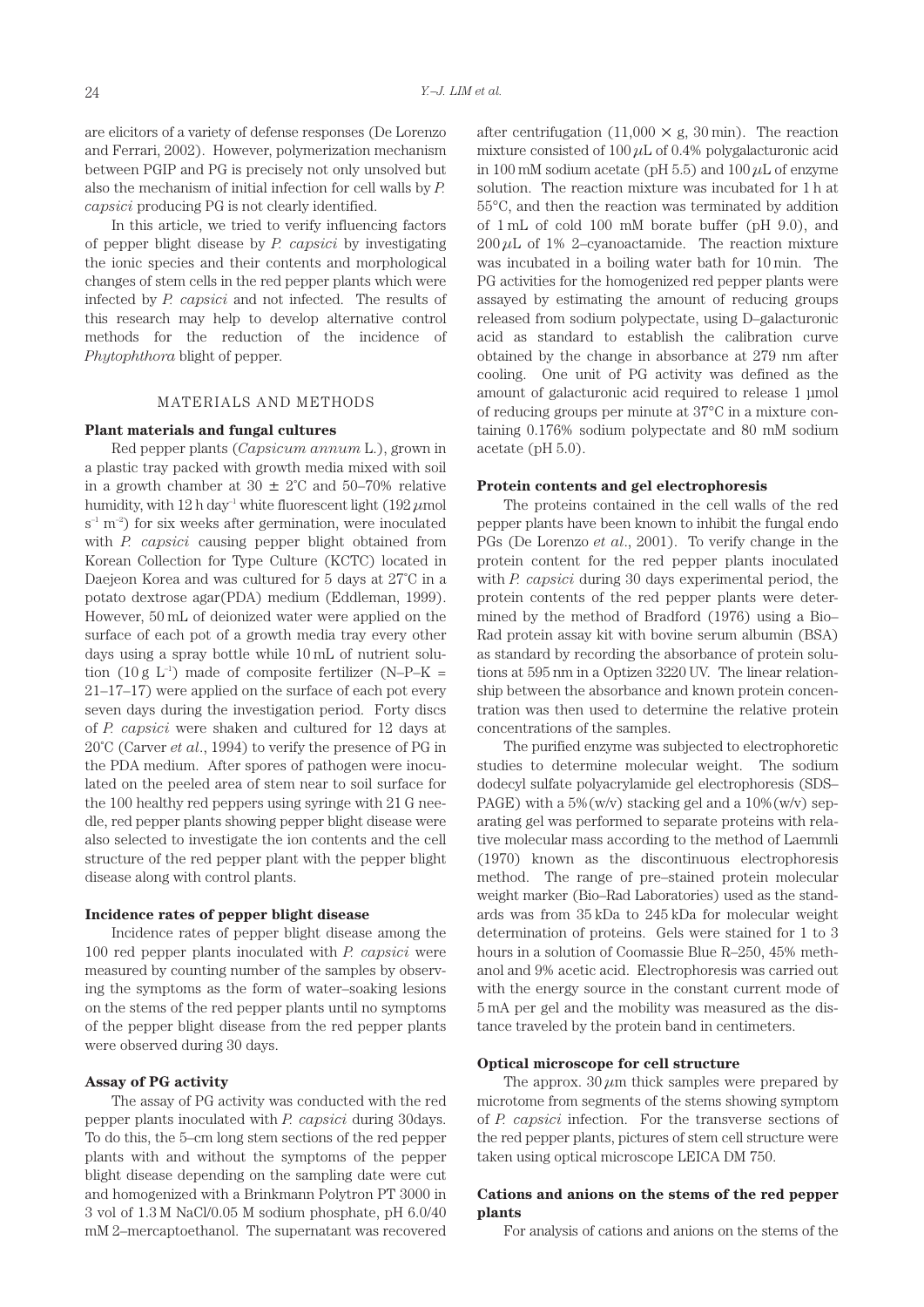infected and the uninfected red pepper plants, 0.5 g of the oven–dried and ground pepper plant materials was added in the digestion tube with 10 ml concentrated nitric acid (70%) and the temperature was carefully heated to 200°C on Kjeldahl block digester, followed by addition of 8 ml perchloric acid (70%). Additions were continued until the clearing stage was completed when the digest became permanently discolored and white acid fumes appeared. The cooled solutions were then made 100 ml volume with distilled water. After through mixing, a portion of the solution was poured into a 60–ml Nalgene bottle for analysis of cations using by ICP–OES (Agilent Technology 720, USA) while anions in a solution was measured by ion chromatography (Dionex DX–500, USA).

## RESULTS AND DISCUSSION

# **Incidence rates of pepper blight disease on the red pepper plants**

The symptoms of pepper blight disease were appeared as the form of water–soaking lesions on the stems of the red pepper. The first incidence was observed at day 2 after inoculation of *P. capsici* and the greatest incidence rate was recorded as approximately 53% for 100 plants on day 2 during 30 days experimental period. However, the incidence rate was rapidly decreased from 53% on day 2 to 0% after day 6, indicating that the pepper blight disease was ceased. The cumulative incidence rate reached to 91% for 100 plants during 30 days experimental period, indicating that 9% of the plants inoculated with *P. capsici* did not show any infection symptoms of pepper blight disease (Fig. 1).

#### **PG activity and protein contents**

The production of PGs showed that PG activities on extract were gradually increased from 0.27 U on day 0 to 3.23 U on day 12 as the highest content and then rapidly decreased to 0.42 U on day 30 during the 30 days of the experimental period (Fig. 2). The PG activity was



**Fig. 1.** Cumulative and daily incidences of pepper blight disease for the red pepper plants after treatment of *P. capsici*. Incidence rates were calculated as % of diseased plants among the all treated 100 plants for 30 days.



**Fig. 2.** PG activities and protein content measured at the lesion areas of the stems of the red pepper plants inoculated with *P. capsici* for 30 days of the experimental period.

increased to day 12 and then rapidly decreased to on day 30 although the pepper blight disease was not observed after day 6 as seen in Fig. 1. The PG activity measured on day 6 which was the last day we could observe the pepper blight disease among the 100 red pepper plants inoculated with *P. capsici* was 1.88 U which was lower than the highest PG activity measured on day 12 that we could not observe any symptom of the pepper blight disease among the inoculated red pepper plants. From this result, we could assume that the incidence of the pepper blight disease influenced by PGs of *P. capsici* was also influenced by polygalacturonase inhibiting proteins (PGIPs) as reported by Yao *et al*. (1995) and Oelofse *et al*. (2006).

The PG protein contents measured from the same homogenized samples used for assay of PG activity showed an almost similar result as seen in Fig. 2. As shown in Fig. 2, the content of protein was increased with increasing PG activity and decreased with decreasing PG activity. The ratio obtained from the calculation of PG activity vs. protein content as shown in Fig. 2 showed that the ratio was rapidly decreased with increasing PG activity for the first 12 days after inoculation while the ratio was slightly increased with decreasing PG activity after 12 days during 30 days of the experimental period. Compared with the incidence rate of the pepper blight disease, the ratio was also decreased with decreasing incidence rate. From this comparison, we could assume that the increasing PG activity did not closely correlated with the pepper blight disease for the red pepper plants in this experiment. Also, we could assume that the incidence of the pepper blight disease influenced by PGs of *P. capsici* was also influenced by polygalacturonase inhibiting proteins (PGIPs) as reported by Yao *et al*. (1995) and Oelofse *et al*. (2006).

When proteins are separated in the presence of SDS– PAGE and denaturing agents, they become fully denatured and dissociate from each other. The purified PG was electrophoretically homogenous as judged by electrophoresis gel (Fig. 3), where one protein band on SDS–PAGE was detected. According to the comparison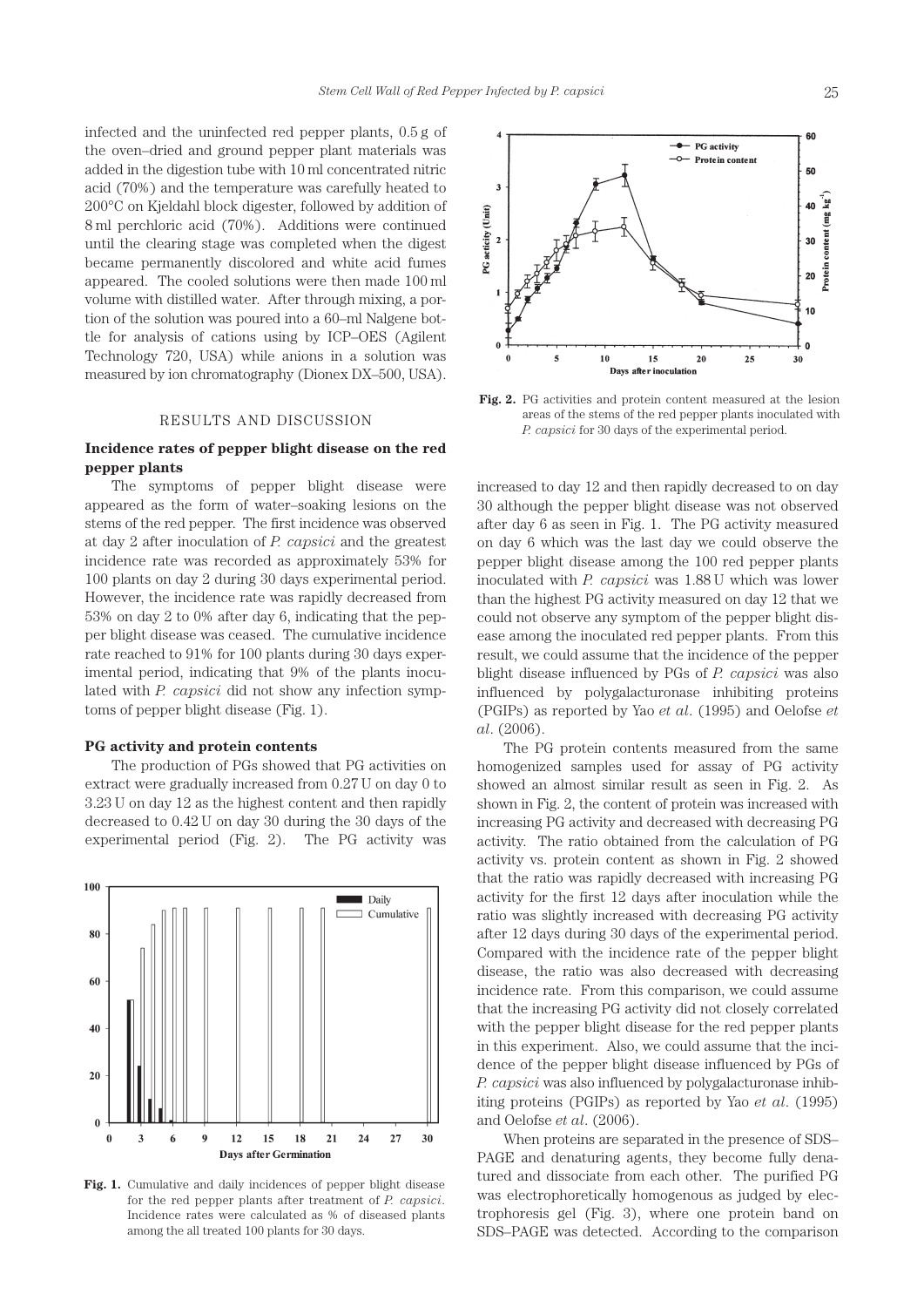

**Fig. 3.** Proteins separated on SDS–PAGE and detected by Coomassie blue 250. The bands in a red box indicate PG proteins. Lane M : Molecular weight marker; Lanes 1–3: the crude extracts of the infected red pepper. The PG protein from the crude extracts of the red peppers showed a molecular weight of 63 kDa.

with molecular weight protein standards, SDS–PAGE analysis showed that the molecular weight of protein measured in this experiment dominantly reveled 63 kDa band, in agreement with the predicted molecular weight for the target protein PG (Fig. 3).

## **Stem cell structures of the red pepper plant.**

Micrographs of the stem cell structures of control (not inoculated) and the pepper plants inoculated with *P. capsici* were observed by an optical microscope as illustrated in Fig. 4. The cell structures observed from control and the infected plants at day 6 after inoculation showed that hyphae of *P. capsici* and destructed cell wall structures were not found in the control plants while hyphae of *P.capsici* and destroyed cell walls were found in the pepper plants showing symptoms of pepper blight disease. However, hyphae of *P. capsici* are found but broken cell walls are not found in 9 red pepper plants that did not show any symptoms of pepper blight disease 6 days after inoculation (Fig. 4). In general, infecting hyphae grew in the intercellular space between xylem vessels of the stem tissues, and membrane structures were disorganized as shown in Fig. 4. An intercellular hypha in irregular and indistinct structures was observed in the plasmolyzed host cell (Fig. 4C). Some vacuolated and distorted hyphae were shown to grow compactly in the intercellular spaces surrounded by the host cell walls (Fig. 4D). The invading haustorium in intimate contact with host cytoplasmic materials (Fig. 4E). However, no distinct host responses such as wall appositions were found in the control plant without inoculation of *P. capsici* (Fig. 4F).

## **Ion contents in the stems of the red pepper plants**

Generally, most of the studies regarding to pepper blight disease for the red pepper plants focused on the cell wall degrading enzymes as virulence factors and their infection mechanisms. The researches related to the nutritional aspects on the infected plants by *P. capsici* have rarely been done. Therefore, we measured contents and major ionic species of cations and anions on the stem areas of the normal and the infected red pepper plants. The amounts of cations recovered from both normal and infected plants were in the same order of  $K$  >  $Ca > Mg \approx Na > Al > Fe$ . The amount of cations of the stems of the infected red pepper plants were 401, 40.8,  $26.2$ ,  $26.6$ , 1.8 and 1.3 mg kg<sup>-1</sup> for K, Ca, Mg, Na, Al, and Fe, respectively. Among these cations, the amounts of K, Ca, and Mg were much higher than those of normal red pepper plants while the amounts of Na, Al, and Fe recovered from the infected plants were slightly higher or simi-



Fig. 4. Pictures of stem surfaces and stem cell structure of the pepper plants. (A) A stem surface infected by *P. capsici*. (B) A stem surface of normal pepper plant. (C) An infected stem cell structure showing an intercellular hypha in irregular and indistinct structures. (D) A hypha compactly growing in the intercellular space surrounded by the host cell walls. (E) A haustorium surrounded by host plasma membrane in the red pepper plant inoculated with *P. capsici*. But it did not show any symptom of pepper blight disease on the stem of the pepper plant. (F) Control plant without inoculation. Black scale bar =  $1 \mu m$ , white scale bar  $= 10 \mu m$ .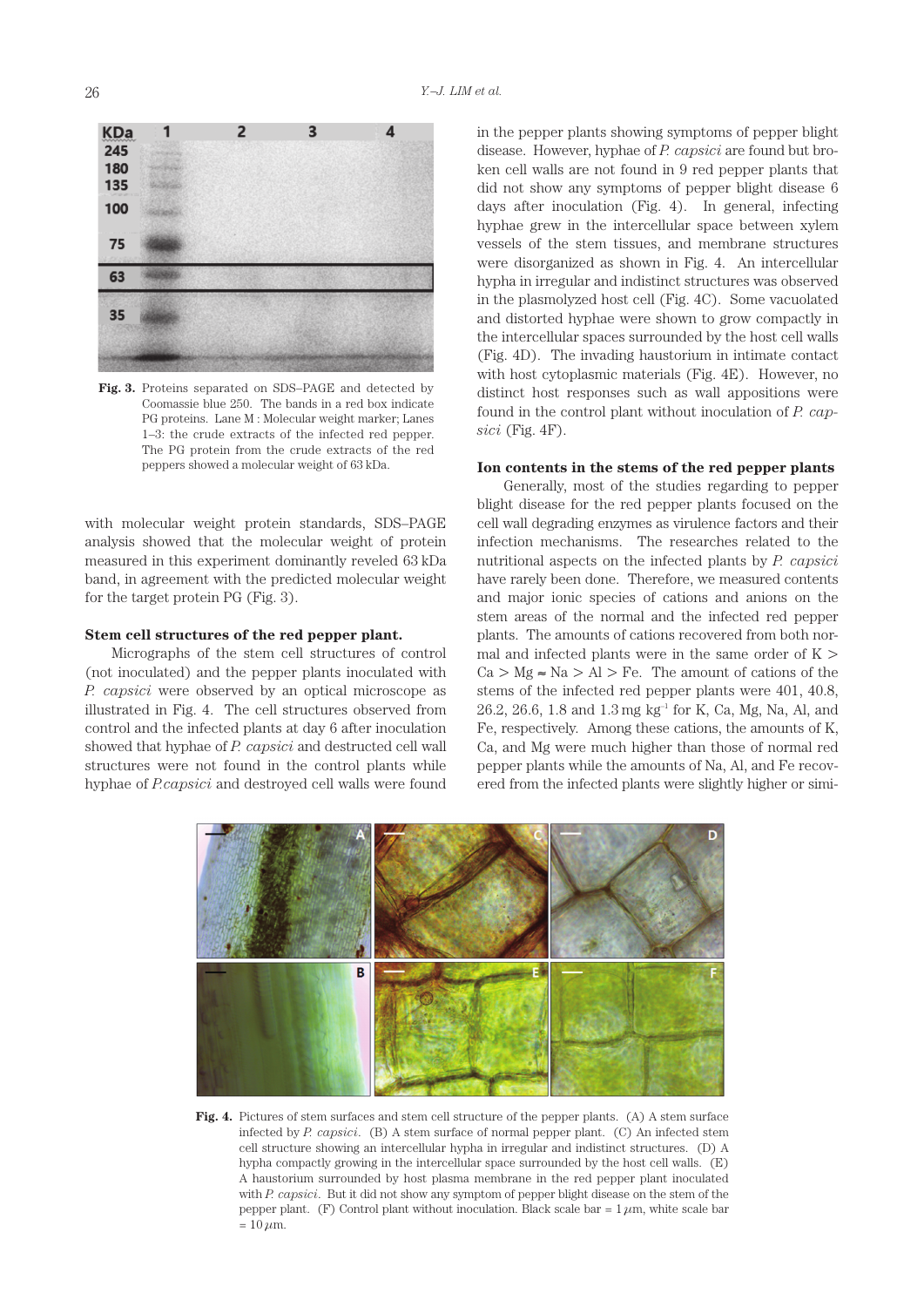| Sample     | Content of cation (mg $kg^{-1}$ ) |                |                |                |               |               |  |
|------------|-----------------------------------|----------------|----------------|----------------|---------------|---------------|--|
|            | K                                 | Cа             | Mg             | Na             | ΑI            | Fe            |  |
| Infected   | $401 \pm 18$                      | $40.8 \pm 1.0$ | $26.2 \pm 3.9$ | $26.6 \pm 0.1$ | $1.8 \pm 0.2$ | $1.3 \pm 0.3$ |  |
| Uninfected | $325 \pm 0.5$                     | $24.8 \pm 0.5$ | $19.0 \pm 0.7$ | $232 + 11$     | $11 + 04$     | $0.9 \pm 0.1$ |  |

**Table 1.** Cation contents on the stems of the uninfected and the infected red pepper plants inoculated with *P. capsici* showing the form of water–soaking lesions

The figure in table indicate average  $\pm$  standard deviation (n–3).

**Table 2.** Anion contents on the stems of the uninfected and the infected red pepper

| Sample     | Content of anion $(mg \, kg^{-1})$ |                |                |                |  |  |
|------------|------------------------------------|----------------|----------------|----------------|--|--|
|            | $Cl^-$                             | $NO - N$       | $PO^3-P$       | $SO^2-S$       |  |  |
| Infected   | $8556 \pm 28$                      | $5306 \pm 538$ | $720 \pm 24.1$ | $3573 \pm 2.4$ |  |  |
| Uninfected | $8822 \pm 55$                      | $730 \pm 1.5$  | $760 \pm 10.0$ | $2077 \pm 9.3$ |  |  |

Stems inoculated with *P. capsici* showing the form of water–soaking lesions.

The figure in table indicate average  $\pm$  standard deviation (n–3).

lar to those of the normal plants. However, the amount of Ca was approximately twice as much as of that of normal one (Table 1). The both plants of normal and infected ones, the amounts of cations of both the normal and the infected plants were in the same order of Cl– >  $NO_3^- > PO_4^3 > SO_4^2$ . Compared with the amounts of anions between these two treatments for the red pepper plants, the results showed that the amount of  $NO<sub>3</sub>$ –N and  $SO_4^2-S$  from the infected plants were almost 7.3 and 1.75 times of those from normal one whereas the amounts of Cl– and  $PO_4^3$ –P on the stems of the infected plants were very similar to those on the normal ones (Table 2). From these results of cations and anions of these normal and infected plants, we could assume that cations of K and Ca and anions of  $NO_3^-$  and  $SO_4^2$  could be the factor to cause pepper blight disease on the red pepper plants.

## CONCLUSIONS

Many previous studies have shown that plant pathogens must breach cell walls before they can infect the hosts by secreting an array of pectinases during plant– pathogen interaction. In this study, we found that more than 50% of incidence as of the pepper blight disease were occurred within two days after inoculation with *P. capsici*. The retarded incidence rate of pepper blight disease until day 6 could be influenced by growth of invading hyphae and penetration into cell layers as observed by Jones *et al*. (1975). The maximum production of PG as 63 kDa band and PG activities on extract were 43.6 mg  $L^{-1}$  and 3.23 U on day 12, respectively while the incidence of pepper blight disease were ceased on day 6 after inoculation of *P. capsici*. From this results, we could find out that the amount of PG and its activities could not be a major factor on the incidence of pepper blight disease on the red pepper plants. The results of the cell wall structures on the stems of the red pepper plants showed that hyphae of *P. capsici* and destructed cell wall structures were not found in the control plants

while hyphae of *P. capsici* and destroyed cell walls were found in the pepper plants showing symptoms of pepper blight disease. However, hyphae of *P. capsici* are found but broken cell walls are not found in 9 red pepper plants that did not show any symptoms of pepper blight disease on 6 days after inoculation. From this result, we could said that the presence of *P. capsici* inside the broken cell wall could not lead to pepper blight disease for the red pepper plants. The amounts of cation and anions on the lesion of the stem could be one of the inducing factors for the pepper blight disease for the red pepper plants. Especially Ca and  $NO<sub>3</sub><sup>-</sup>$  could attribute to cause pepper blight disease. However, we need further investigation for influence of nutritional sources such as Ca,  $NO_3^-$ , and  $SO_4^2$ on the incidence of pepper blight disease for red pepper plants.

## ACKNOWLEDGMENT

This study was carried out with the support of "Research Program for Agricultural Science & Technology Development (Project No. PJ009302012013)", National Academy of Agricultural Science, Rural Development Administration, Republic of Korea.

#### REFERENCES

- Albersheim, P. and A. J. Anderson 1971 Proteins from plant cell walls inhibit polygalacturonases secreted by plant pathogens. *Proc. Natl. Acad. Sci*. **68**: 1815–1819
- Bircher, A. and H. R. Hohl 1997 Environmental signaling during induction of appressorium formation in *Phytophthora. Mycol. Res*. **1014**: 395–402
- Bradford, M. M. 1976 A rapid and sensitive method for the quantitation of microgram quantities of protein utilizing the principle of protein–dye binding. *Anal. Biochem*. **72**: 248–254
- Carver, L. A., V. Jackiw and C. A. Bradfield 1994 The 90–kDa heat shock protein is essential for Ah receptor signaling in a yeast expression system. *J. Biol Chem*. **272**: 11452–11456
- Collmer, A. and N. T. Keen 1986 The role of pectic enzymes in plant pathogenesis. *Annu. Rev. Phytopathol*. **24**: 383–409